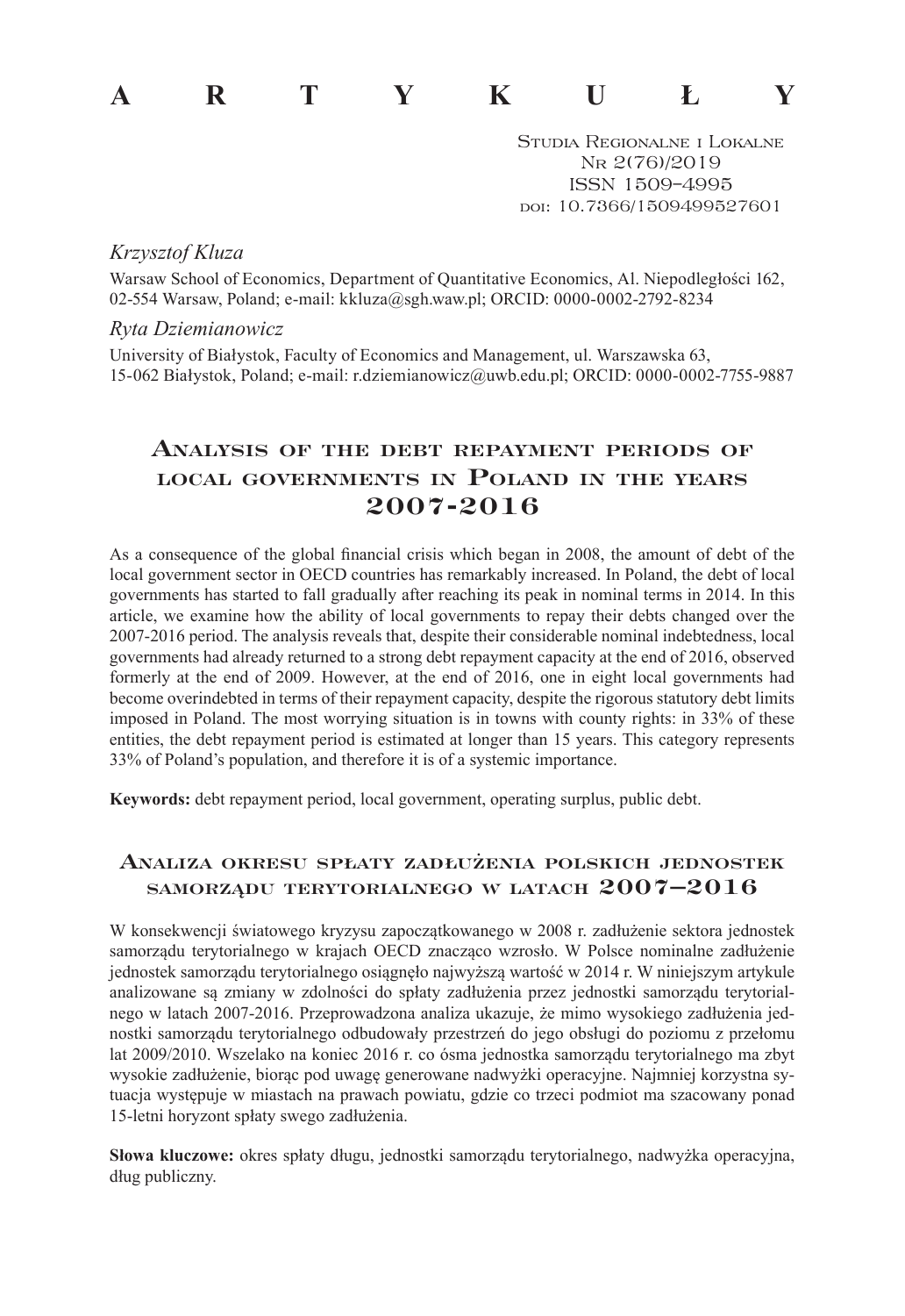#### **1. Introduction**

According to Stanisław Owsiak, the budget balance of local government units (LGUs) is, "something rather special, which is why balance understood literally never occurs" (Owsiak, 1993). In practice, we observe deviations in the form of budget surplus or budget deficit, which in consequence may lead to indebtedness of a local government unit. Simultaneously, the idea of fiscal sustainability, i.e. an ability to service and/or repay the existing debt (see several definitions in Balassone and Franco, 2000 and Bohn, 1998), receives a lot of attention. However, the debate on fiscal sustainability and debt repayment capacity mostly deals with national public finances, with very little attention being given to local government units (see e.g. recent studies by Afonso and Jalles, 2016; Aldama and Creel, 2018; Collard et al., 2015; Guillard and Kempf, 2017; Uryszek, 2016).

The crisis which broke out in 2008 strongly affected sub-national finances in several OECD countries. The transfers to local governments were reduced and, at the same time, the spending policies were maintained, with the budgetary deficits financed with external repayable resources (Vammalle and Hulbert, 2013). The LGUs average debt/GDP ratio grew significantly, from less than 5% in 2007 to 7.5% in 2015 in the European Union countries. Such a scenario also occurred in Poland, where the debt/GDP ratio almost doubled from 2.2% to 4.0% in that period.

The growing indebtedness of local government units in Poland, being a consequence of budget deficits, is usually associated with high investment activity of local government authorities and is caused by the need to accelerate such expenditure rather than by the difficulties related to sustainable budget balancing (Malinowska and Misiąg, 2002). It is often an impulse for local economic development. In a situation of permanent pressure on the amount of own revenue of local governments and limited, although gradually increasing, financial independence of boroughs (Brzozowska and Kogut-Jaworska, 2016) and the participation of tax authorities in the tax policies of boroughs (Filipiak, 2015), "debt becomes a specific, forced alternative for this category of revenues" (Poniatowicz, 2014), or even the only solution allowing regional policies to be implemented. External financing, based on repayable funds, is at the same time an important element of long-term planning for LGUs, one that requires the attention of local government authorities to both the design of the future free funds of LGUs and the risks generated by the existing debt.

As a consequence of the crisis which created substantial fiscal gaps, the amount of the debt of the local government sub-sector grew significantly. Considerable and lasting fiscal tightening is needed in the majority of OECD countries in order to bring down the local government debt (Sutherland et al., 2012). Otherwise, the provision of public goods and continuation of several development policies by LGUs may be hindered (Vammalle and Hulbert, 2013). Debt reduction is also required for diminishing the systemic risk of the LG sector since a high level of indebtedness can cripple investors' confidence and may lead to increased risk premiums on the external financing (Steger, 2013).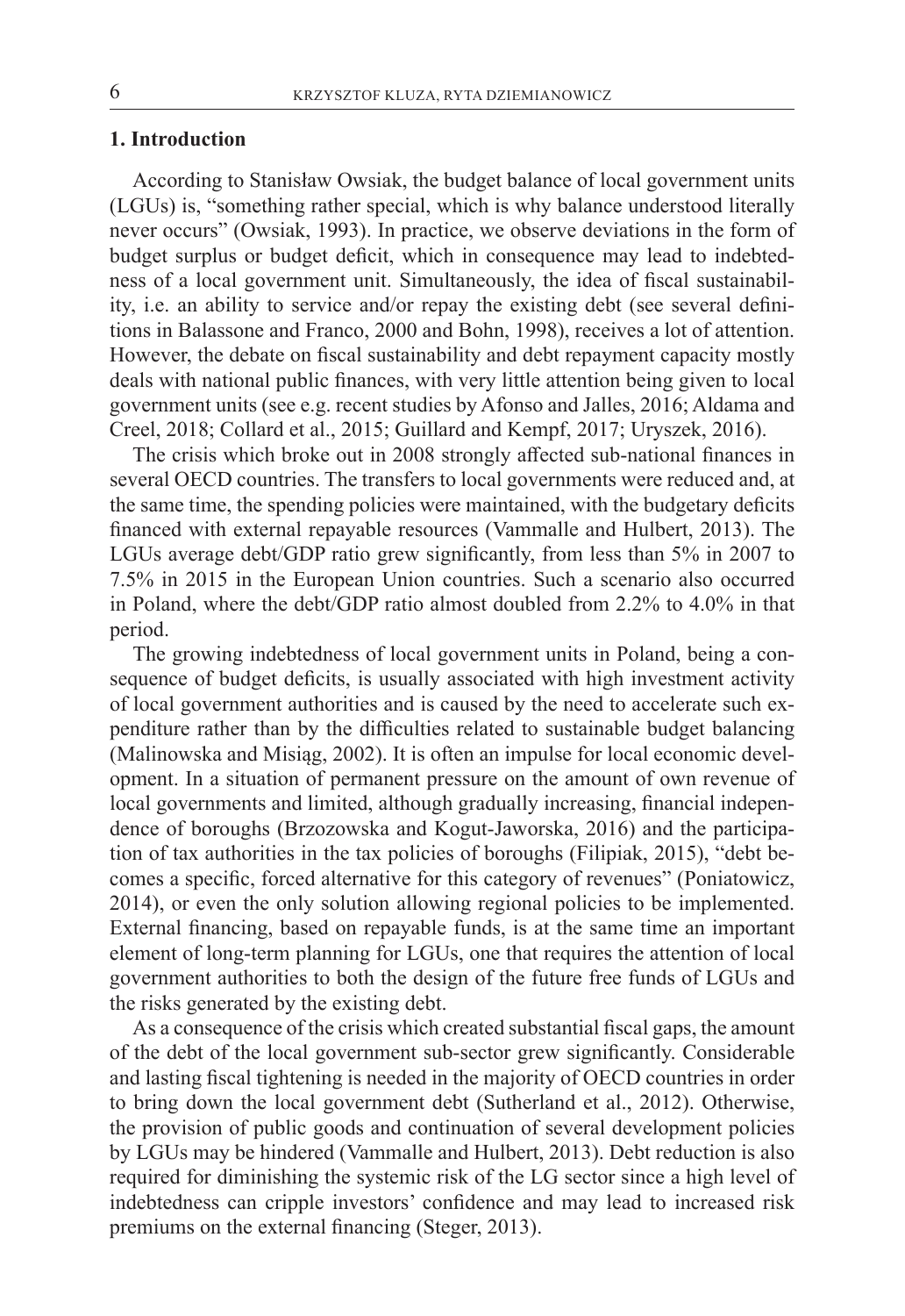The amount of the debt of the local government sub-sector in Poland is shown in Table 1. In the years 2007-2016, the LGU debt in absolute terms increased by over 166% in Poland, whereas, for example, the net debt as a percentage of the total revenue increased by approx. 15 percentage points. Since 2013, however, there has been a systematic improvement of the basic indicators illustrating the level of indebtedness of LGUs in Poland. In terms of the relative size of debt at the end of 2016, it had returned to the levels observed at the beginning of 2010. Moreover, the size of operating surpluses suggests that their levels were the highest since the beginning of the global financial crisis at the end of 2008. Only the total nominal LGU debt (PLN 69 billion) remained at a high level, close to the levels observed at the end of 2013.

The financial situation of Polish LGUs has improved due to the impact of several basic factors. On the one hand, it is the result of a stable growth of real GDP in 2014-2016 (annual average +3.3%), which allowed for a nominal increase in total LGU revenue at an average annual rate of +5%. In addition, some significant categories of LGU expenditure have decreased. In particular, historically low interest rates have caused the ratio of interest costs to total revenue to fall to 0.9% – the lowest since 2007. However, low interest rates, temporarily beneficial for LGUs, also constitute a significant risk for LGUs. As Dylewski (2014) shows, interest rate risk is one of the two basic risks taken into account by LGUs in the management of their debt instruments  $(74.2\%$  of replies – 'often' or 'always').<sup>1</sup> Simulations of changes in future interest rates (Kluza 2016b) indicate that an increase in interest rates to the 2013 level, combined with a small increase in current costs, may lead to financial difficulties in over 300 LGUs.

In addition, lower LGU borrowing needs are the result of a decrease in EUfunded investments implemented by LGUs. In total, capital expenditure and current expenditure on projects from the European Union decreased from PLN 23.3 billion in 2014 to PLN 19.0 billion in 2015, and to only PLN 4.5 billion in 2016. The initial phase of the cycle influenced such investment in relation to the new EU Financial Framework 2014-2020, although it cannot be ruled out that the total investment from EU funds may be lower in the entire Financial Framework than originally planned. The improvement in the central government budget is also important for the reduction of the LGU debt. This was alleviated by the priority of the principle of balancing public finances over the principle of the adequacy of LGU revenues for several years after 2009 (Lubińska, 2017). As a result of these phenomena, as well as several minor other factors, the operational surpluses of LGUs have clearly improved and their nominal debt has decreased (see Table 1).

The improvement of the financial condition of the LGU sector at the end of 2016, illustrated in Table 1, indicates that this sector had potentially returned to a financial condition similar to that observed in 2009. The purpose of this study is to verify, on the basis of indicators of the debt repayment period, whether we are indeed dealing with such a phenomenon. This study verifies not only the

<sup>&</sup>lt;sup>1</sup> This issue is ranked second after the risk of losing financial liquidity (76.6% of replies). The risk of overinvestment, ranked next, has only 61.1% of replies.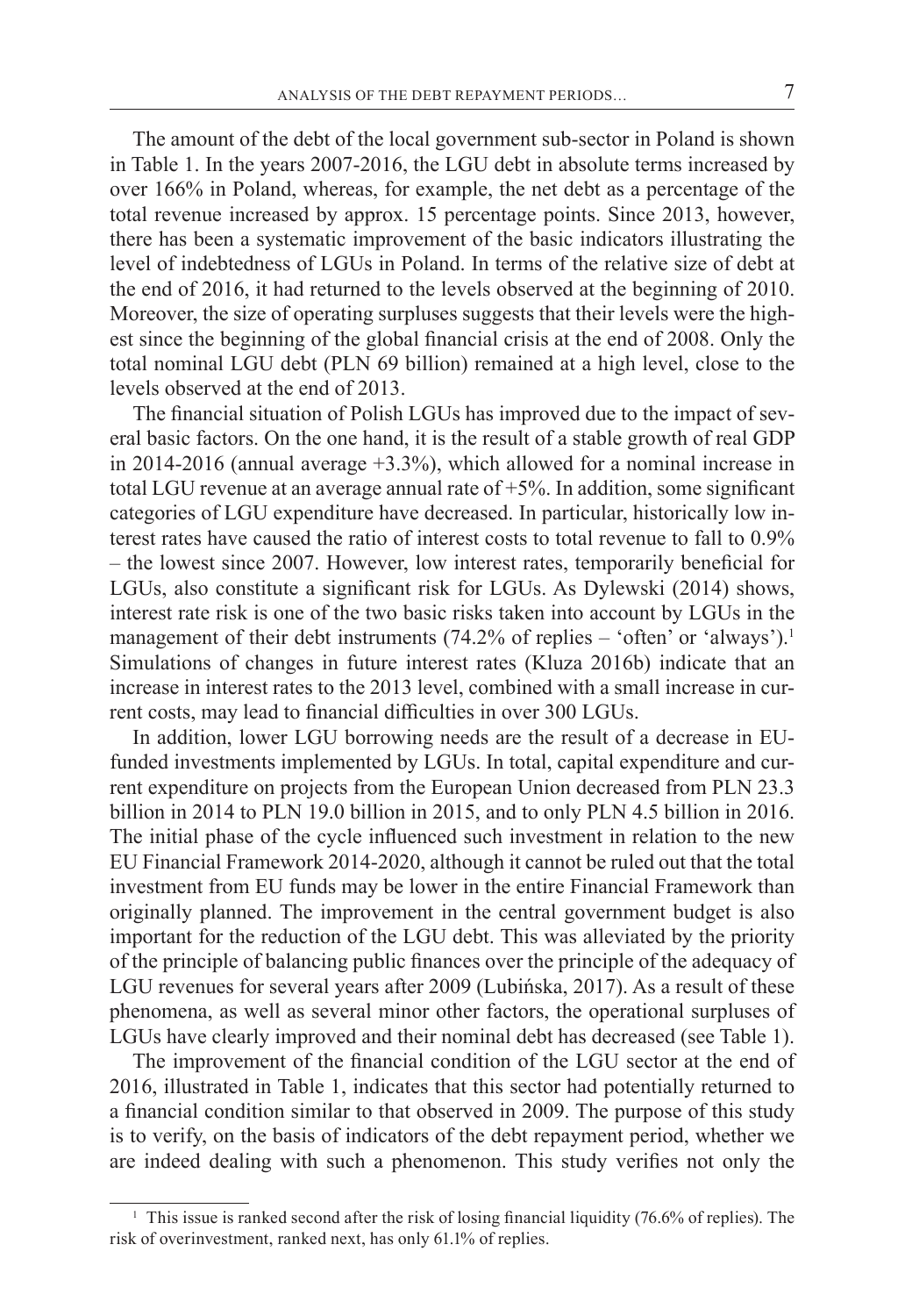| J<br>٢                   |
|--------------------------|
| ۲<br>م<br>ľ<br>ı         |
|                          |
| ¢                        |
| )<br>¢                   |
| j                        |
| l                        |
| .<br>؟                   |
|                          |
|                          |
|                          |
| )                        |
|                          |
|                          |
|                          |
| $\overline{\phantom{a}}$ |
|                          |
|                          |
|                          |
|                          |
|                          |
|                          |
|                          |
| ١                        |
|                          |
| İ                        |
| I<br>)                   |
|                          |
|                          |
| Ī<br>j                   |
|                          |
|                          |
| ï                        |
|                          |
|                          |
|                          |
|                          |
| ì                        |
|                          |
| $-200$                   |
|                          |
| $\ddot{\phantom{a}}$     |
|                          |
| ነ                        |
| í<br>l                   |
|                          |
| $\frac{1}{1}$<br>i       |
| ١                        |
| ļ                        |
|                          |
| í                        |
|                          |
| í                        |
|                          |
|                          |
| ċ<br>l                   |
|                          |
| I                        |
|                          |
| ī                        |
| I                        |
|                          |
|                          |
|                          |
| Φ                        |
|                          |

| Table 1. Selected financial figures illustrating local government debt in 2007-2016                        |       |       |        |        |        |        |        |        |        |          |
|------------------------------------------------------------------------------------------------------------|-------|-------|--------|--------|--------|--------|--------|--------|--------|----------|
|                                                                                                            | 2007  | 2008  | 2009   | 2010   | 2011   | 2012   | 2013   | 2014   | 2015   | 2016     |
| total LGU debt (PLN million)                                                                               | 25876 | 28775 | 40294  | 55094  | 65756  | 67835  | 69 159 | 72 110 | 71 635 | 69020    |
| debt as % of total revenue                                                                                 | 19.7% | 20.2% | 26.0%  | 33.8%  | 38.4%  | 38.2%  | 37.7%  | 37.1%  | 36.0%  | 32.3%    |
| net debt as % of total revenue*                                                                            | ~562  | 7.7%  | 15.4%  | 24.7%  | 29.3%  | 29.6%  | 30.3%  | 29.8%  | 27.8%  | 22.3%    |
| operating surplus (PLN million)                                                                            | 17725 | 17729 | 11963  | 9287   | 10 994 | 11 627 | 14337  | 16318  | 18 228 | 20526    |
| as % of total revenue                                                                                      | 13.5% | 12.4% | 7.7%   | 5.7%   | 6.4%   | 6.6%   | 7.8%   | 8.4%   | 9.2%   | 9.6%     |
| operating surplus before interest<br>costs (PLN million)                                                   | 18788 | 19118 | 13439  | 11 227 | 13785  | 15 177 | 17 224 | 18806  | 20313  | 22 483   |
| as % of total revenue                                                                                      | 14.3% | 13.4% | 8.7%   | 6.9%   | 8.0%   | 8.6%   | 9.4%   | 9.7%   | 10.2%  | 10.5%    |
| interest costs / total revenue                                                                             | 0.81% | 0.97% | 0.95%  | 1.19%  | 1.63%  | 2.00%  | 1.57%  | 1.28%  | 1.05%  | $0.92\%$ |
| LGU capital expenditure (PLN<br>million)                                                                   | 27068 | 31924 | 43 129 | 44 252 | 42 434 | 35617  | 35 007 | 41350  | 38576  | 25831    |
| Source: own analysis based on the Ministry of Finance data.                                                |       |       |        |        |        |        |        |        |        |          |
| the debt net of cash, deposits and securities (reported in positions N1 2 and N3.2 in the Rb-N statements) |       |       |        |        |        |        |        |        |        |          |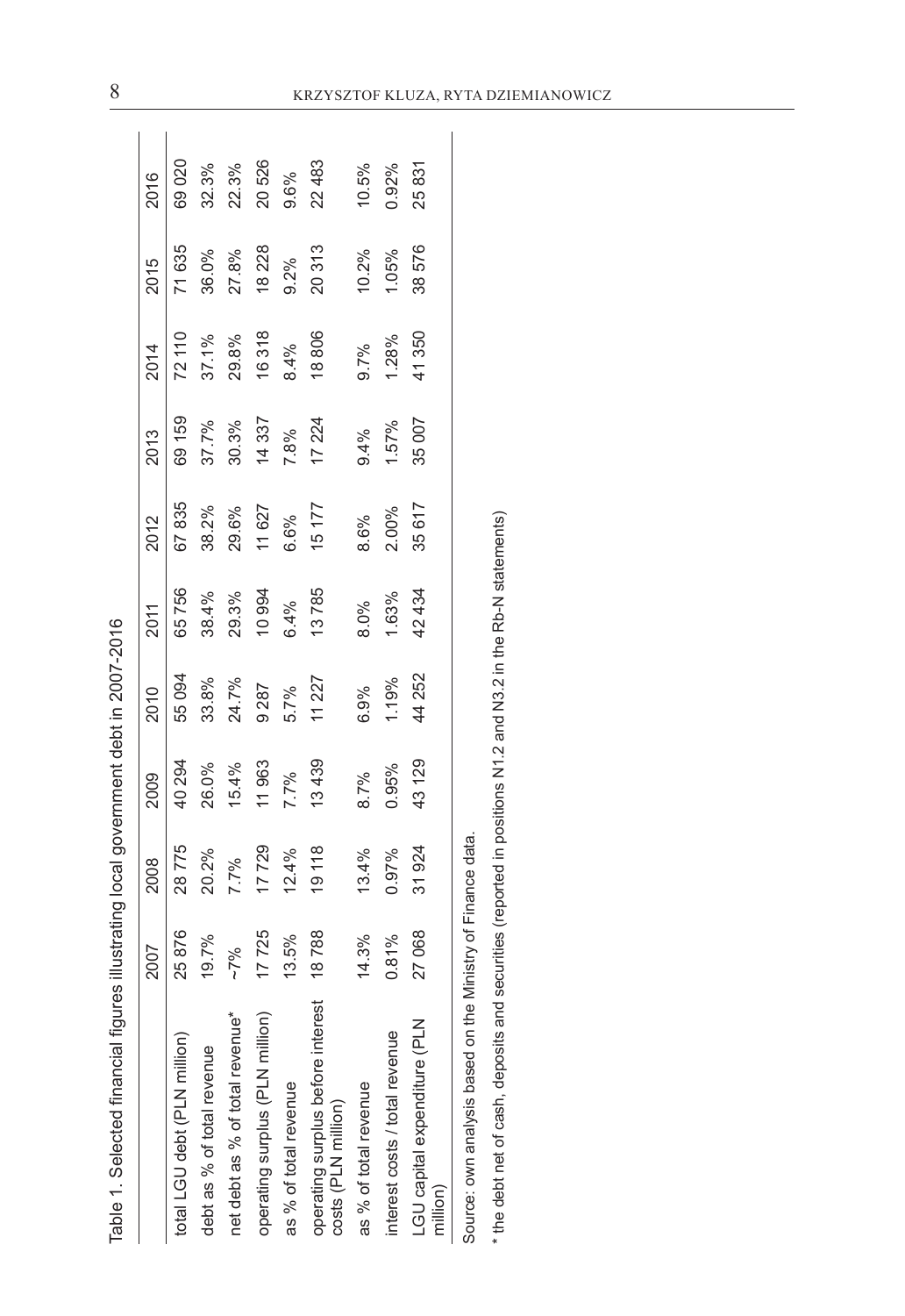condition of the LGU sector in general, but also analyses the differentiation of the repayment period between individual categories of LGUs and diversity within these categories.

### **2. Data and research method**

In this study, all LGUs in Poland are analysed (2,808 units at the end of 2016), assigned to individual categories of local government units according to their status at the end of 2016, i.e. 1,559 rural boroughs, 616 urban-rural boroughs, 237 municipalities, 314 counties, 66 towns with county rights and 16 provinces (marshal offices). In the 10 years comprised by the study, there were several changes related to the change of categories of individual LGUs, usually to an urban-rural borough from a rural or urban borough. Most significant was the change of the category of the Wałbrzych urban borough into a town with the rights of the Wałbrzych county. In addition, the rural borough of Jaśliska was established in the analysed period, and the rural borough of Zielona Góra was incorporated into the town with the rights of the Zielona Góra county. To ensure comparability of data between these categories, in individual years LGUs were assigned the category held at the end of 2016.

The data used in the analysis come from the Ministry of Finance, from the BeSTi@ system. As debt, the sum of the LGU liabilities from the Rb-Z statements was adopted. They do not include liabilities of LGUs from alternative financial instruments such as real estate leasing or leaseback. A broad description of these instruments, together with the list of LGUs using them, is presented in (Kluza, 2016a) as well as in (Jastrzębska, 2016). They currently constitute approx. 2% of total LGU commitments (Jastrzębska, 2017). This is a small amount, but one should bear in mind that these instruments are mainly used by LGUs that are in a weaker financial condition, therefore the sub-divisions of the longest debt repayment period in the analysis below, in Part 3 of the study, may be underestimated by a dozen or so entities.

The analyses presented in this study are not a comprehensive assessment of the financial condition of local government units since they only focus on one aspect – the hypothetical repayment period of the debt already held by local government units. However, a comprehensive discussion of this subject is included, among others, in Poniatowicz et al. (2010). Detailed approaches to conducting a multi-dimensional ratio analysis of LGUs are presented, among others, by Banaszewska (2016) and Czudec and Kata (2012). Proposals for various measures determining the financial attractiveness of LGUs are widely discussed in Dylewski (2009). Proposals for measures concerning the assessment of LGUs' financial liquidity are presented, among others, in Dylewski and Filipiak (2012), and indicators showing the ability to service debt based on operating surplus or net debt in Kluza (2017).

To assess the debt repayment period, the equivalent of operating cash flow in local governments is calculated, which is potentially available for repayment of debt. Here, one cannot use the measure from the right-hand side of the equation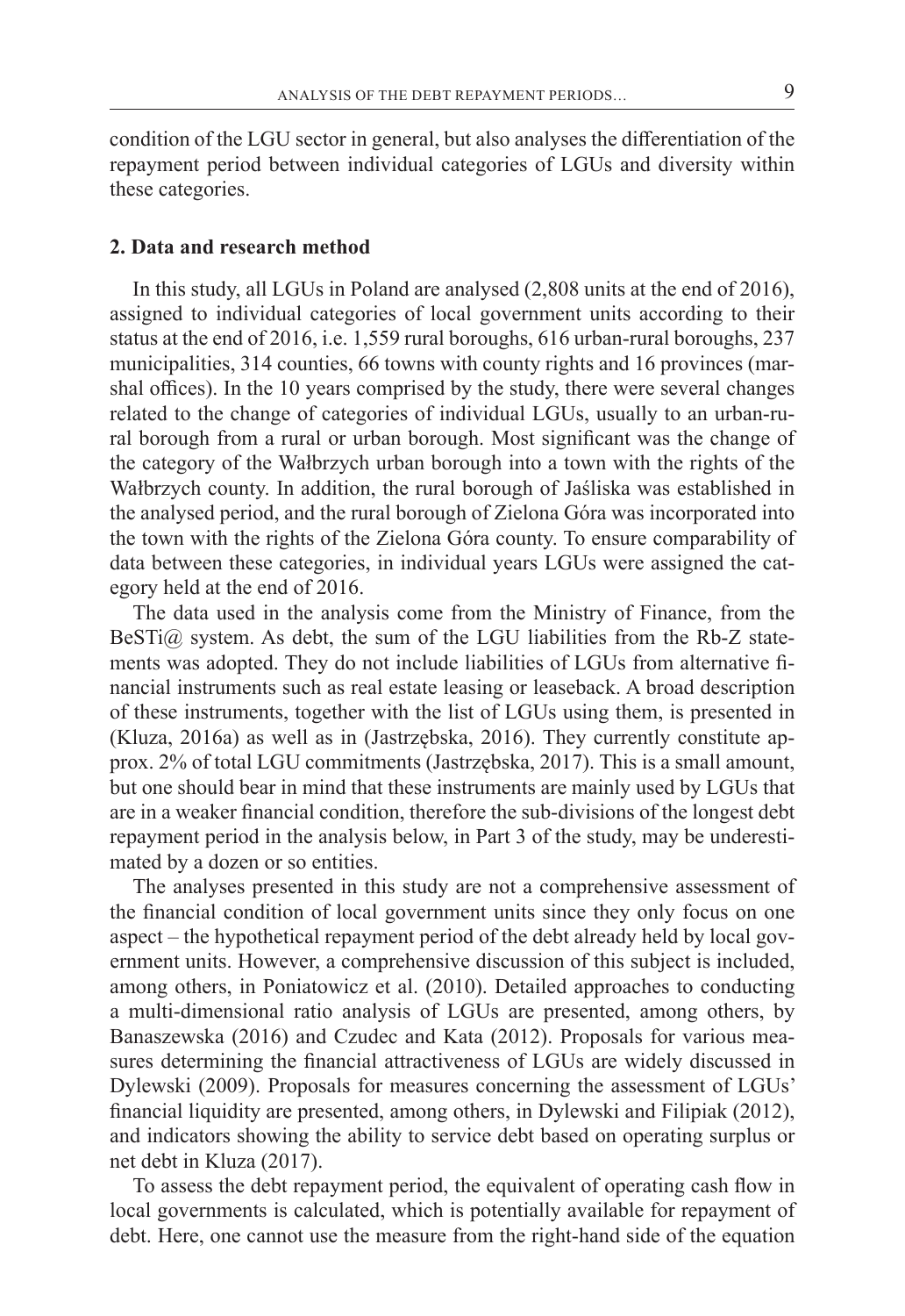from Art. 243 of the Act on Public Finances - UFP (2009), which is supplemented by income from the sale of assets. Therefore, the surplus is calculated directly as the difference between current revenue and current expenditure (after taking into account the repayment of interest). This amount is combined with the debt held by LGUs at the end of the period to obtain an estimate of the number of years needed to pay the total debt (just the principal, without interest). The simulation assumes that LGUs will not contract new loans (apart from the coverage of the temporary LGU deficit occurring during the year, in accordance with Article 89 UFP (2009), i.e. the hypothetical repayment horizon of the debt already held is analysed. At the same time, it was assumed that the LGU would pay 50% of the surplus so defined to repay the debt, while the other half would be allocated to its further investment activities, including the replacement of existing assets.

Simulations have been carried out for two basic variants – the first one examines the debt repayment horizon based on the above-defined surplus for the current year, and the second one is based on the average surplus from three years (for the current year and two previous years). The analysis is a continuation of the research presented in Kluza (2013) and then developed in Golan (2016), where, among others, the impact on LGUs of the individual debt ratio under Art. 243 UFP (2009) was analysed. As part of the simulation, debt repayment ratios are calculated for all individual LGUs and Poland in total for individual years from the period 2007-2016, which altogether gives 28,905 observations for the analysis of the annual ratios and 22,477 observations for the three-year indicator.

### **3. Simulation results of debt repayment period by LGUs**

The simulations of the debt repayment period indicate large changes in the financial condition of LGUs as measured by this parameter in the years 2007-2016. Until the end of 2008, debt held by LGUs was short- or medium-term – the repayment period calculated in accordance with the approach presented in Part 2 of the study fluctuated at around three years. Afterwards, it began to grow dynamically to reach a level of approx. 12 years in 2010-2012, signalling the weakest financial condition of LGUs in that period (see also e.g. Zawora, 2015). After 2012, the indicator values started to improve significantly, and at the end of 2016 it had fallen to 6.7 years. The analysis of repayment periods for Poland corroborates the hypothesis formulated based on Table 1, that at the end of 2016 the LGU sector returned to a financial condition similar to that observed at the end of 2009 (see Table 2).

Similar results were obtained in the case of the simulation of LGUs' debt repayment periods based on their three-year average operating surplus. LGUs had the longest debt repayment period (12.8 years) at the end of 2012. At the end of 2016, the LGU debt repayment period had fallen to 7.5 years, a situation similar to that around mid-2010 (see Table 3).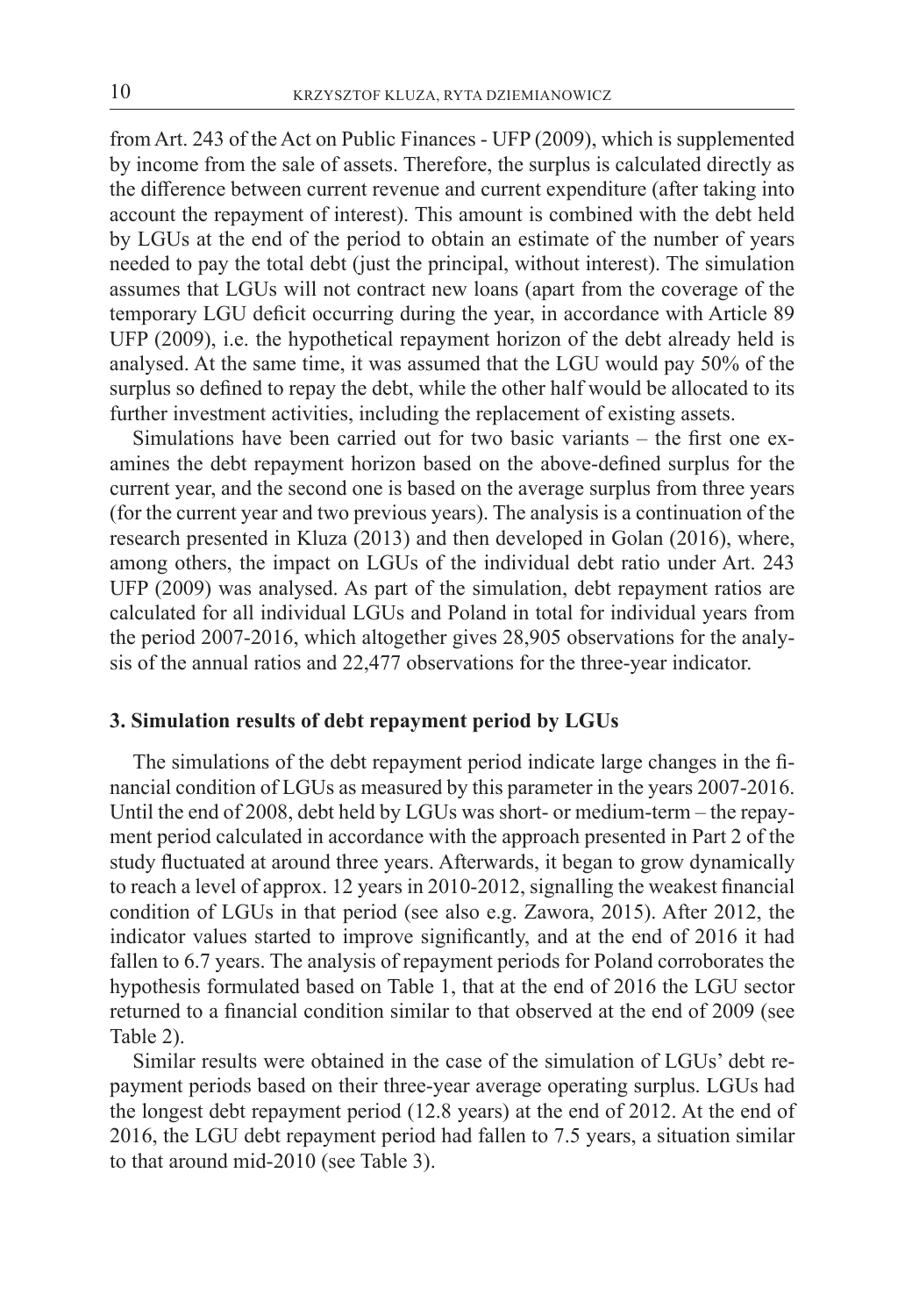| in the years            | 2007          |     | 2008 2009 2010 2011 2012 2013 2014 2015 2016 |      |      |                |     |      |      |      |
|-------------------------|---------------|-----|----------------------------------------------|------|------|----------------|-----|------|------|------|
| <b>Borough</b>          | 2.7           | 2.7 | 4.7                                          | 9.3  | 9.5  | 8.3            | 7.0 | 6.5  | 5.8  | 4.6  |
| Urban borough           | 3.1           | 3.2 | 8.6                                          | 16.8 | 12.9 | 12.3           | 9.9 | 8.0  | 7.1  | 5.8  |
| Urban-rural borough     | 3.3           | 3.2 | 5.8                                          | 12.1 | 11.2 | 9.8            | 8.2 | 7.6  | 6.6  | 5.3  |
| Rural borough           | $2.2^{\circ}$ | 2.0 | 3.0                                          | 6.1  | 7.3  | 6.2            | 5.3 | 5.2  | 4.8  | 3.7  |
| Town with county rights | 3.4           | 4.5 | 12.7                                         | 19.0 |      | 20.3 23.2 14.9 |     | 12.6 | 11.4 | 10.6 |
| County                  | 5.4           | 5.3 | 8.8                                          | 13.9 | 9.7  | 10.9           | 9.4 | 7.9  | 7.2  | 5.4  |
| Province                | 1.5           | 1.6 | 3.2                                          | 6.5  | 7.3  | 7.1            | 8.3 | 9.3  | 7.0  | 7.1  |
| <b>Poland in total</b>  | 2.9           | 3.2 | 6.7                                          | 11.9 | 12.0 | 11.7           | 9.6 | 8.8  | 7.9  | 6.7  |

Table 2. Repayment period of the existing gross debt; simulation based on a one-year surplus

Source: own analysis based on the Ministry of Finance data; data for all LGU categories.

Table 3. Repayment period of the existing gross debt; simulation based on the average surplus from the last three years

| in the years            | 2009 | 2010 | 2011 | 2012 | 2013 | 2014 | 2015 | 2016 |
|-------------------------|------|------|------|------|------|------|------|------|
| Borough                 | 4.1  | 6.9  | 9.5  | 9.5  | 8.1  | 7.3  | 6.3  | 5.3  |
| Urban borough           | 5.4  | 9.8  | 14.9 | 14.3 | 11.5 | 9.8  | 8.0  | 6.5  |
| Urban-rural borough     | 5.0  | 8.4  | 11.6 | 11.6 | 9.6  | 8.6  | 7.4  | 6.1  |
| Rural borough           | 2.9  | 5.1  | 6.8  | 6.9  | 6.2  | 5.7  | 5.0  | 4.2  |
| Town with county rights | 7.3  | 12.6 | 20.5 | 22.8 | 19.5 | 16.4 | 13.1 | 11.5 |
| County                  | 7.9  | 11.8 | 12.6 | 11.4 | 9.8  | 9.3  | 8.0  | 6.5  |
| Province                | 2.4  | 4.3  | 7.0  | 8.1  | 8.2  | 9.0  | 8.3  | 7.4  |
| Poland in total         | 5.1  | 8.5  | 12.2 | 12.8 | 11.2 | 10.2 | 8.8  | 7.5  |

Source: own analysis based on Ministry of Finance data; data for all LGU categories.

To verify whether LGUs are in a similar situation in terms of the repayment period of their debt as in 2009 the goodness of fit tests of the distribution both between schedules for particular years and the differences between particular categories within a given year are required. Chi-square tests were used for the analysis, calculated for the variant with a one-year operating surplus. Their results are presented in Appendix 1. They clearly indicate that the distribution of debt repayment periods for each category of LGUs is statistically significantly different in 2016 from the distribution in 2009 (in the tests, provinces were left out due to the insufficient number of units). In addition, distributions for individual categories of LGUs within a given year are statistically significantly different.

In 2009, the distribution of debt repayment periods was clearly more polarised – a relatively large number of LGUs had short repayment periods and, at the same time, a relatively large number also had the longest repayment periods. In addition, approximately 8% of LGUs had an operating deficit in 2009. In 2016, this situation levelled out – the number of units with an average repayment period increased at the expense of a decrease in the number of extreme observations (see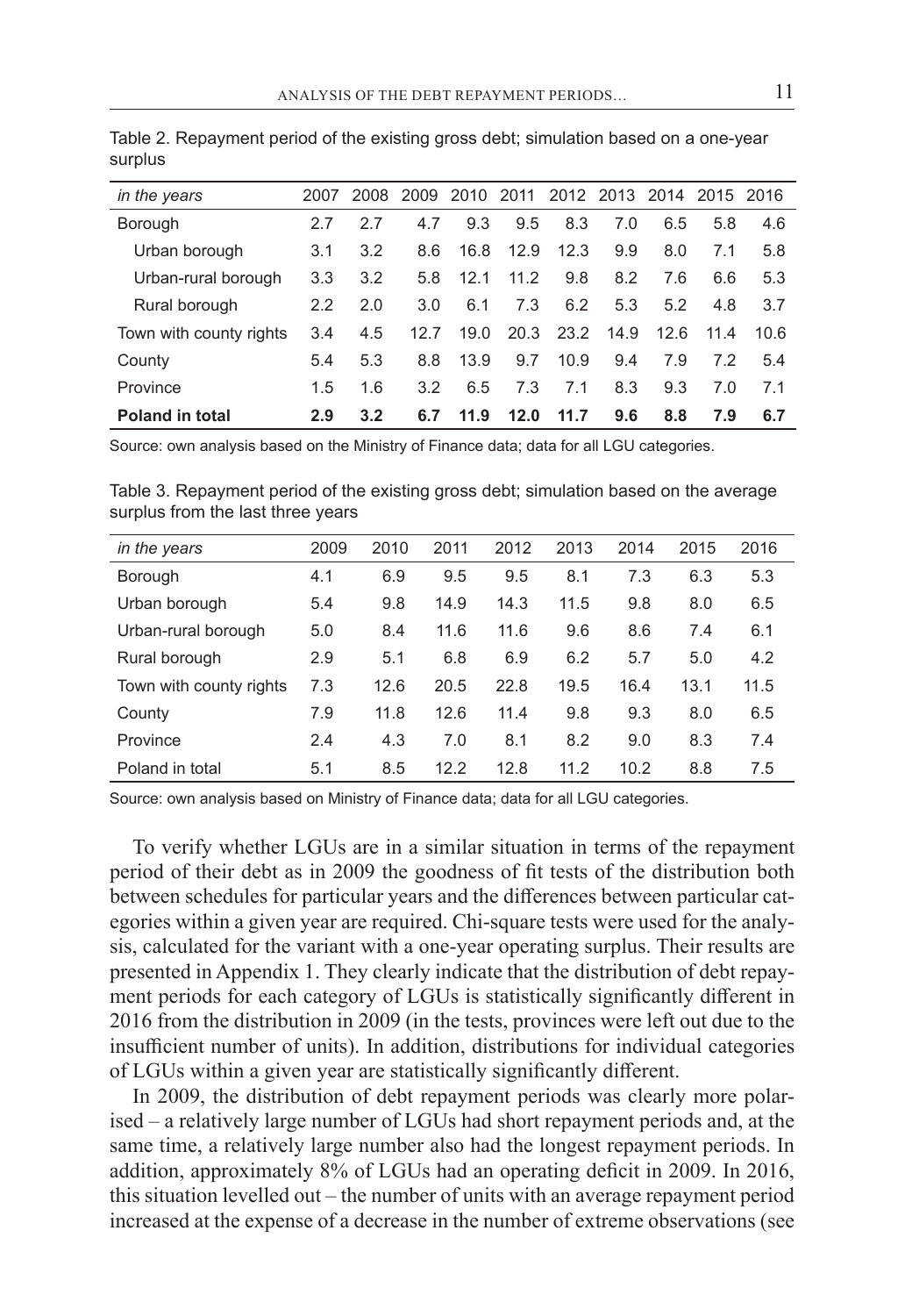

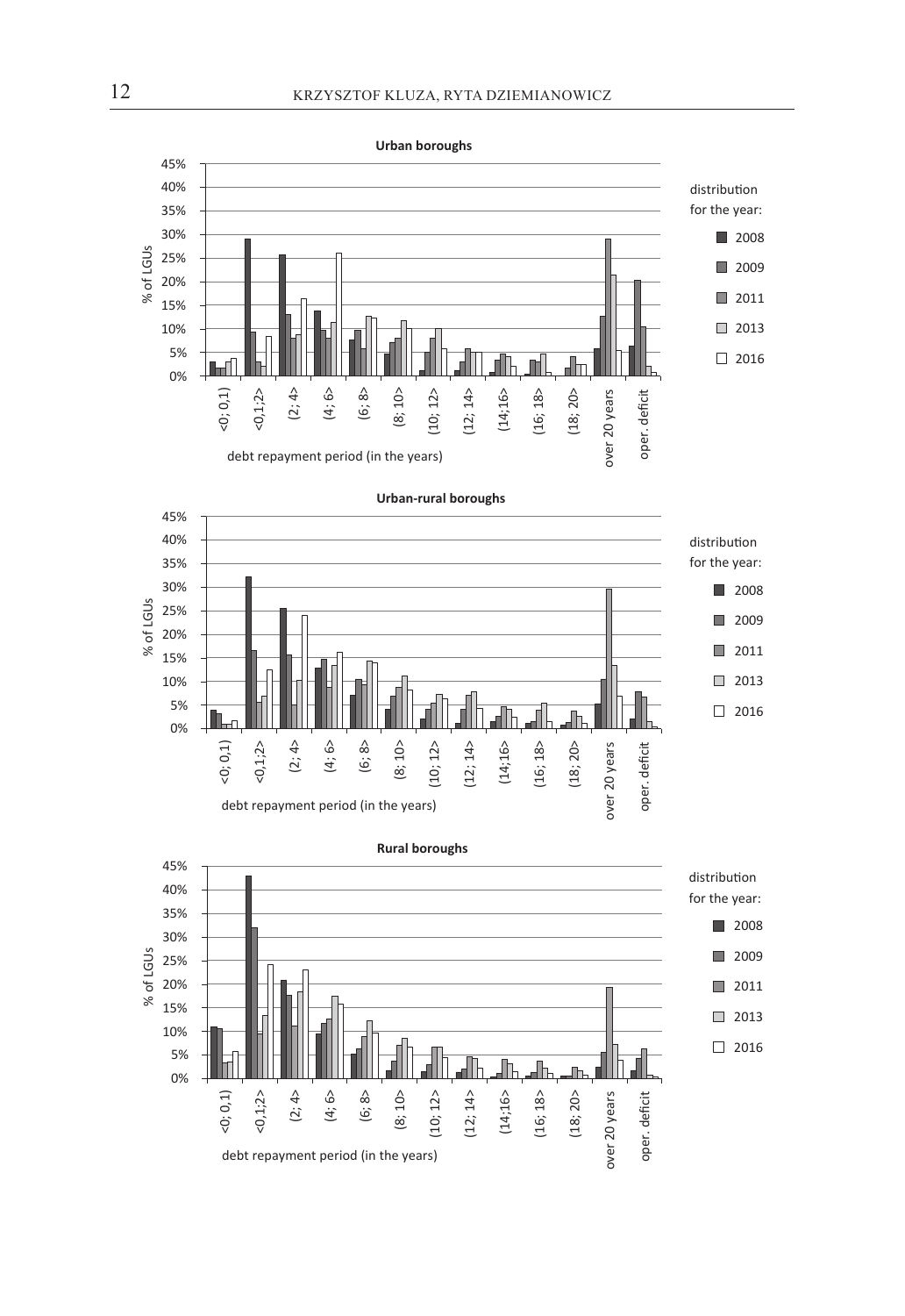



Source: own analysis based on Ministry of Finance data; data for all LGU categories.

debt repayment period (in the years)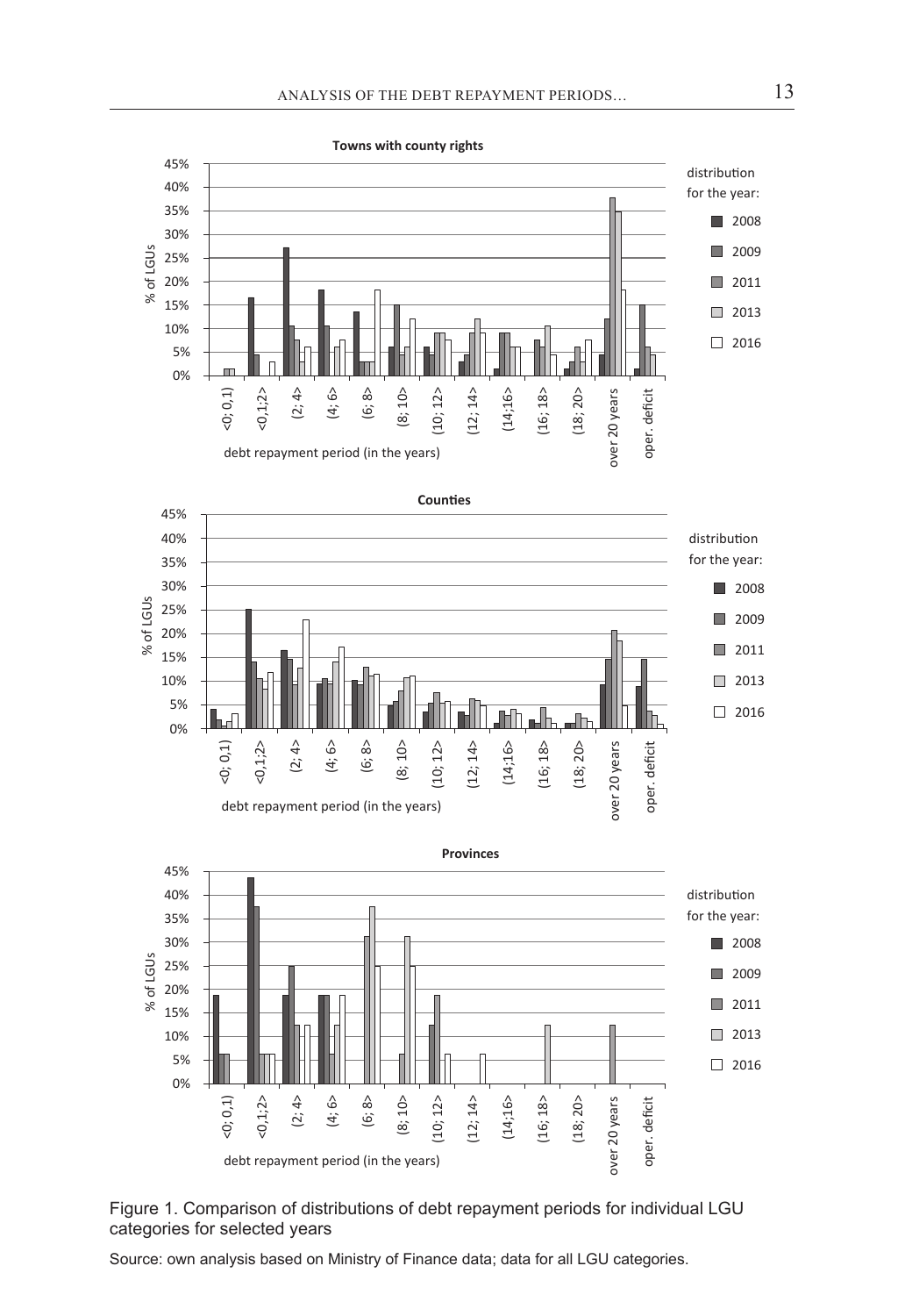Chart 1). At the same time, the percentage of LGUs that did not have an operating surplus dropped to 0.5%, which was a consequence of the entry into force of Art. 242 UFP (2009) at the beginning of 2011, which provided that LGUs need to have a surplus (within the meaning of Article 243 UFP, 2009), also including free funds held by LGUs. The differences described here are corroborated by the coefficient of variation for the analysed distributions – for LGUs as a whole it amounted to 35.6 in 2009, while in 2016 it was significantly lower, at 7.2.

At the same time, it is worth noting that in 2016 some LGUs had completely paid off their debt – from the previous debt of several million zlotys. These were the boroughs of Osiecznica, Prażmów, Szydłów, Złotów, and the borough of Wysokie Mazowieckie. At the same time, approximately 100 LGUs had operated without debt for several years. In 70% of cases, these were rural boroughs. In 2009, there were about 200 such entities, of which over 80% were rural boroughs.

When analysing the distributions of repayment periods in Figure 1, one should pay particular attention to two categories of LGUs where opposing processestook place. These are counties and towns with county rights. In the case of counties, we deal with the largest improvement in the debt repayment period – a decrease from 8.8 years in 2009 to 5.4 years in 2016. This process was partly imposed by Art. 243 UFP (2009), which proved to be the most restrictive for counties (see Kluka and Kluza, 2012), and in part was related to the gradual transformation of health entities owned by counties into non-public units. Despite the generally good financial condition of that category – as a result of its average low debt  $(23.2\%$  of total revenue at the end of  $2016$  – it remains the category most internally diversified (the coefficient of variation for counties for debt repayment periods in 2009 was 22.0 and in 2016, 17.2). Those counties which are, or which were in the not so distant past, the founding bodies for health entities, are clearly in a worse situation.

The situation in towns with county rights differs somewhat. This subcategory consists of only 66 entities, but it represents 33% of Poland's population and 35% of LG sector revenues, and therefore it is of huge importance also from the entire public sector perspective. In relation to revenue, their debt increased from 25.9% at the end of 2008 to 44.1% at the end of 2016. As the data in Table 2 and Table 3 show, the debt repayment period increased even more. In the case of simulations for the surplus from the current year, it increased from 4.5 years in 2008 to 10.6 years in 2016. As a result, towns with county rights are on average the heaviest indebted LGUs, with debt repayment periods twice as long as in the case of other boroughs or counties. The described situation is not changing, even if the formula of the operating surplus used to repay the debt includes income from the sale of assets, similarly to Art. 243 UFP (2009). Their scale in the case of towns with county status, owning potentially the largest assets, is not large – for example, in 2016 it amounted to PLN 1.66 billion, which accounted for 5% of the debt of these units.

Figure 1 for towns with county rights also highlights the great diversity of the financial condition of these units, which is also confirmed by the coefficients of variation. In 2009, this category had a coefficient of variation for the debt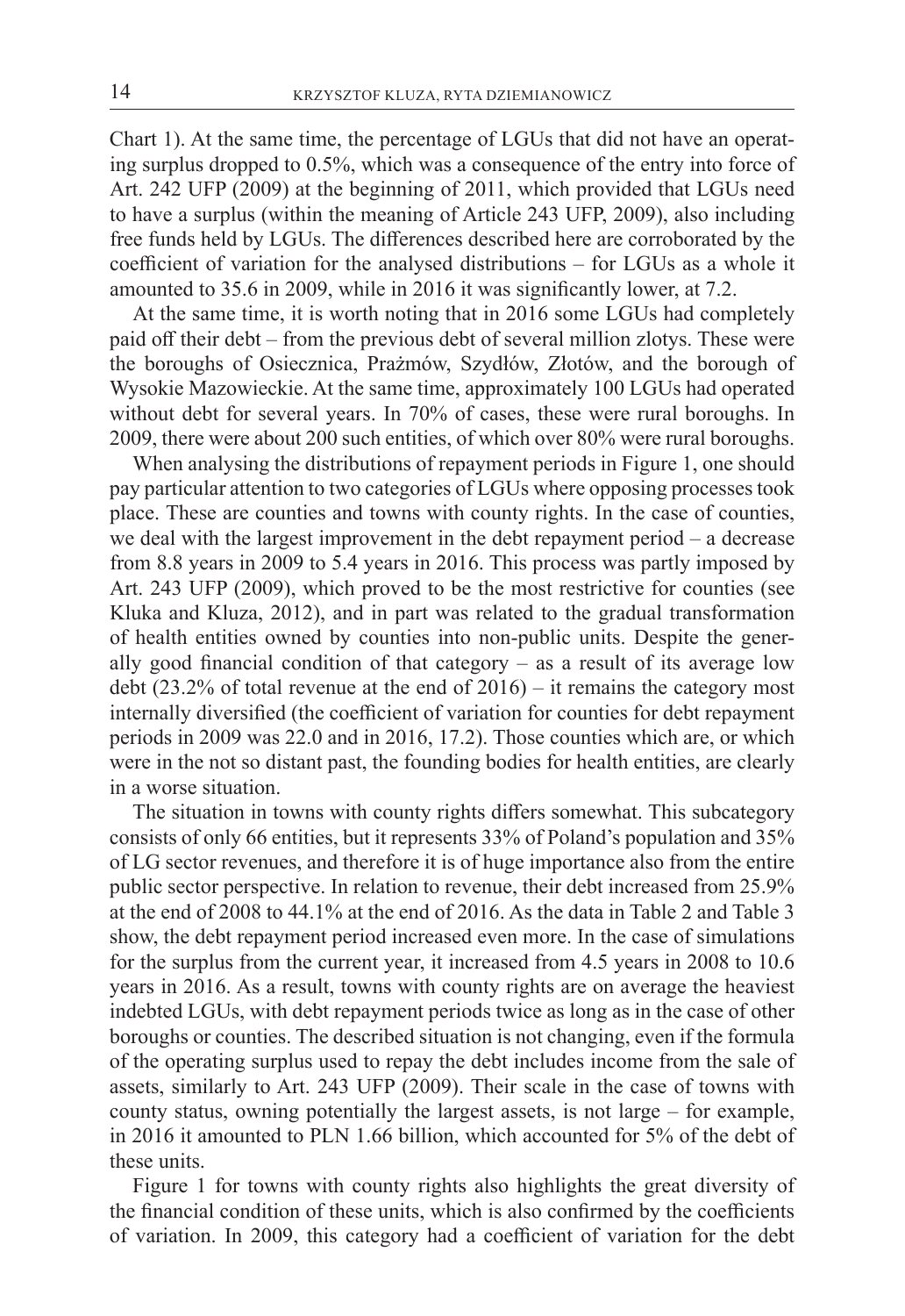repayment ratio at 2.4. In 2016, this increased to 7.3. This reflects the growing polarisation of the financial situation of these towns.

At the end of 2016, towns with county rights from Upper Silesia were by far in the best position – they occupied the first six places in the ranking of the ability to repay their debt as quickly as possible for this particular category of LGUs. There are as many as eight towns from Upper Silesia in the top ten. On the other hand, one in three towns with county status in Poland needs over 15 years to repay its current debt according to the simulation model adopted. In the remaining categories of LGUs, the percentage of such entities amounts to 8.6% on average, which is four times lower. In practice, this means that a significant percentage of the largest Polish cities may have difficulties in obtaining adequate financing for upcoming investments, both under the Financial Framework 2014-2020 and under their own programmes.<sup>2</sup>

#### **4. Summary and further research topics**

The above analysis demonstrates that the fiscal sustainability of LGUs in Poland, as a whole sector, significantly improved at the end of 2016 compared to 2012, when it was the weakest. This is the result of, among others, a decrease in LGU investments, particularly investments co-financed by the EU, improvement in the macroeconomic environment, low interest rates and financial innovations (hiding part of the debt). From the perspective of debt ratios and the ability of LGUs to repay their debt, at the end of 2016 LGUs returned to the situation observable at the turn of 2009-2010. However, at the end of 2016, several LGUs were characterised by inability to contract new debt (from the perspective of repayment capacity). This problem concerns practically one in eight LGUs.

In this study, considerable variations in the financial condition between individual categories of LGUs were confirmed. The study found that there is no hypothetical, average LGU from which one could draw conclusions about the condition of the LGU sector as a whole in Poland, and the average values can be very misleading in this case. Based on the above analysis, a completely different distribution of the debt repayment period within the described LGU categories was also found. In 2008, there was more polarisation, while in 2016 the distribution was focused around medium and safe levels of debt. The largest improvement in the financial condition of LGUs occurred in counties, while the most worrying situation is in towns with county rights (in 33% of these entities the repayment period is estimated at above 15 years). The relatively unfavourable condition of towns with county rights indicates the need to revise statutory LGU debt limits under Art. 243 UFP (2009). In their present form, they may cause the LGU debt to reach dangerous levels – with a repayment horizon of several dozen years.

The study does not exhaust the analysed issues, but it can undoubtedly contribute to further discussion on this subject, which still captures the interest of both theoreticians and practitioners. Similarly, the above analysis does not provide

<sup>2</sup> See also (Szołno-Koguc 2015).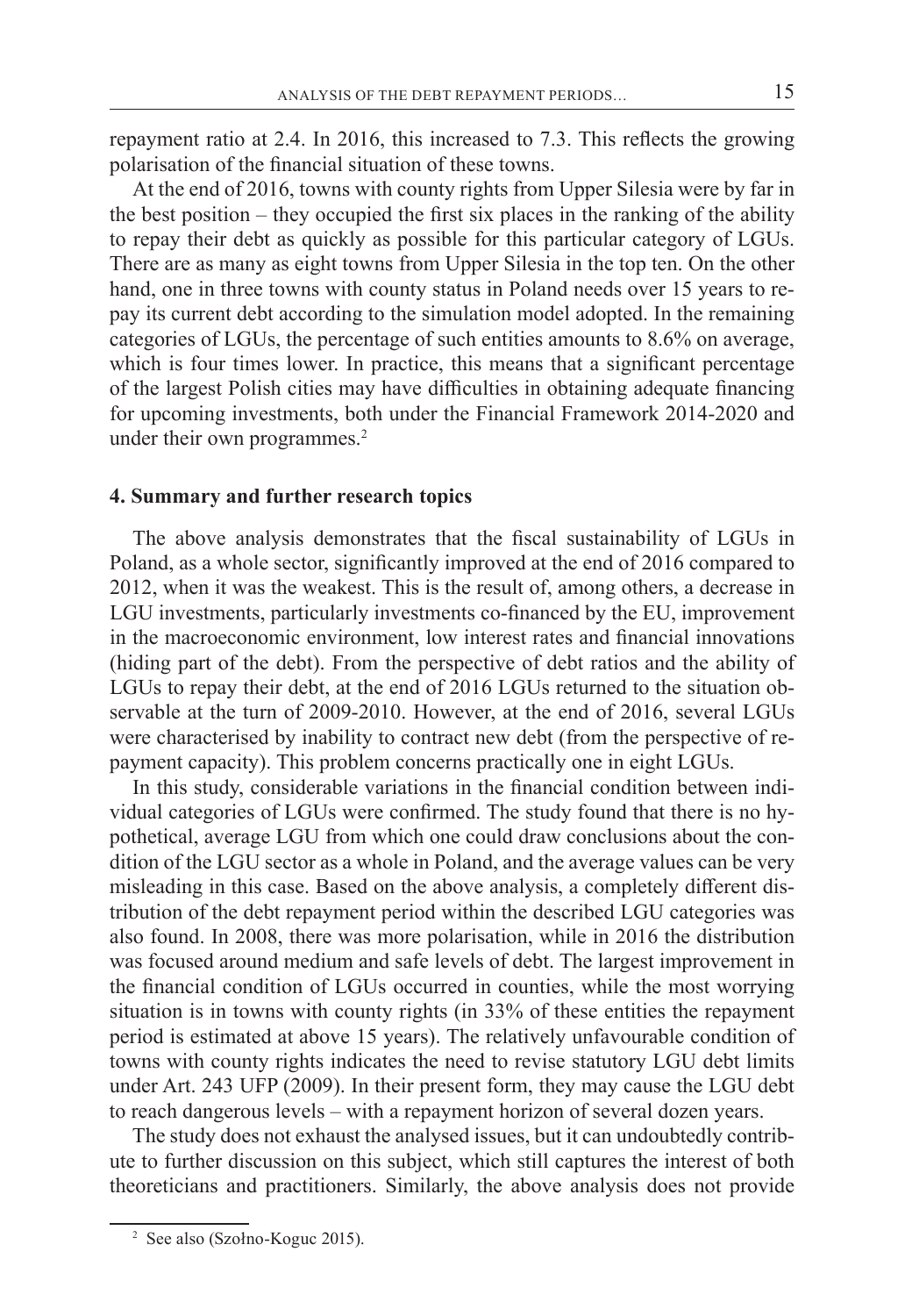answers to several acute questions, in particular, about the sensitivity of LGUs to the risk of economic slowdown from the point of view of debt and its servicing. For a complete verification of the financial condition of LGUs, it will also be necessary to carry out alternative analyses based on the net debt of LGUs, an issue that will be the subject of further research by the authors.

#### **References**

- Afonso A., and Jalles J.T., 2016, "The elusive character of fiscal sustainability", *Applied Economics,* 48(28), 2651–2664.
- Aldama P., and Creel J., 2018, "Fiscal policy in the US: Sustainable after all?", *Economic Modelling*, https://doi.org/10.1016/j.econmod.2018.03.017.
- Balassone F., and Franco D., 2000, "Assessing fiscal sustainability: A review of methods with a view to EMU", *Fiscal Sustainability Conference*, pp. 1-21. Available at SSRN: https://ssrn.com/abstract=2109377 or http://dx.doi.org/10.2139/ssrn.2109377
- Banaszewska M., 2016, "Ocena sytuacji budżetowej polskich metropolii z wykorzystaniem wielowymiarowej analizy porównawczej", *Studia Oeconomica Posnaniensia*, 4(4), 158–172.
- Bohn H., 1998, "The behavior of US public debt and deficits", *The Quarterly Journal of Economics*, 113(3), 949–963.
- Brzozowska K., and Kogut-Jaworska M., 2016, "Władztwo podatkowe w ocenie samodzielności dochodowej gmin w Polsce", *Annales Universitatis Mariae Curie-Skłodowska, sectio H–Oeconomia*, 50(1), 327–337.
- Collard F., Habib M., and Rochet J.C., 2015, "Sovereign debt sustainability in advanced economies", *Journal of the European Economic Association,* 13(3), 381–420.
- Czudec A., and Kata R., 2012, "Metodyczne aspekty oceny gospodarki finansowej jednostek samorządu terytorialnego", *Finanse Komunalne*, 10, 5–20.
- Dylewski M., 2009, "Przegląd metod oceny sytuacji finansowej JST", in: B. Filipiak (ed.), *Metodyka kompleksowej oceny gospodarki finansowej jednostki samorządu terytorialnego*, Warsaw: Difin.
- Dylewski M., 2014, "Instrumentarium zarządzania płynnością finansową w jednostkach samorządu terytorialnego", *Annales Universitatis Mariae Curie-Skłodowska. Sectio H. Oeconomia*, 48(3), 57–66.
- Dylewski M., and Filipiak B., 2012, "Analiza płynności finansowej jednostek samorządu terytorialnego w świetle zmiennych warunków otoczenia", *Zeszyty Naukowe Wyższej Szkoły Bankowej we Wrocławiu*, 29, 29–41.
- Filipiak B., 2015, "Polityka podatkowa gmin czy realizacja władztwa podatkowego?", *Zeszyty Naukowe Uniwersytetu Szczecińskiego nr 864. Finanse. Rynki finansowe. Ubezpieczenia*, 76, 221–230.
- Guillard M., and Kempf H., 2017, "Public debt sustainability and defaults", *CESifo Working Paper*, No. 6554, 1–47.
- Golan M., 2016, "Sytuacja finansowa jednostek samorządu terytorialnego na koniec 2014 r., czyli po roku obowiązywania zmienionych przepisów określających limit ich zadłużenia", *Samorząd Terytorialny*, 3(303), 36–46.
- Jastrzębska M., 2016, "Zadłużanie się jednostek samorządu terytorialnego w parabankach – przyczyny, skutki, przeciwdziałanie", *Wyzwania Unii Europejskiej a stabilność finansów samorządowych, Ekonomiczne Problemy Usług*, 125, 187–200.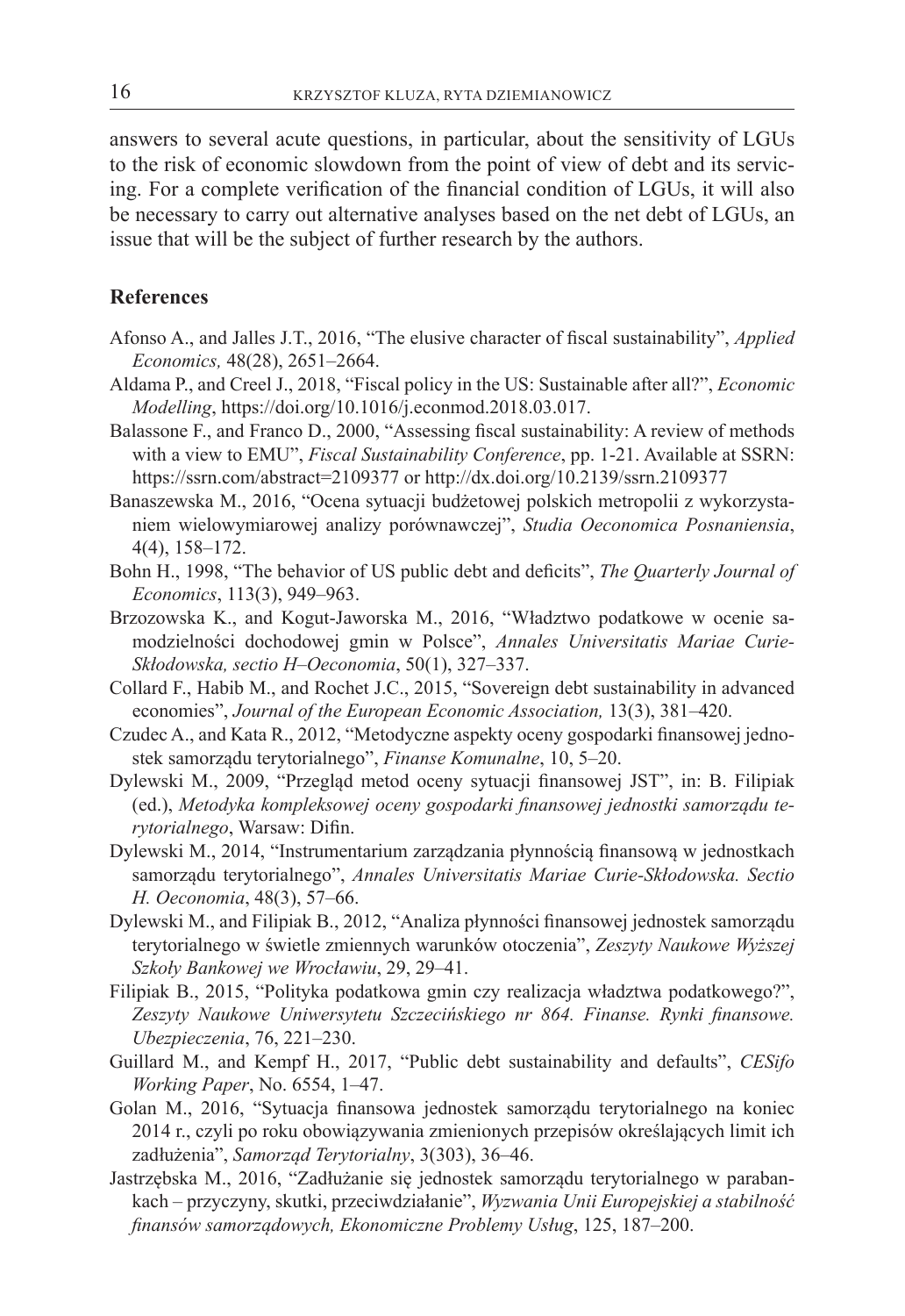- Jastrzębska M., 2017, "Alternatywne sposoby finansowania jednostek samorządu terytorialnego", *Finanse Komunalne,* 12, 33–41.
- Kluka L,. and Kluza K., 2012, "Symulacja wpływu zmian ustawowych na dostępność finansowania dla JST. Nowe formy finansowania zadań samorządowych", *Finanse Komunalne*, 1-2, 87–97.
- Kluza K., 2013, "Przestrzenne zróżnicowanie zadłużenia jednostek samorządu terytorialnego w latach 2007-2012", *Człowiek i Środowisko*, 1-2(37), 51–82.
- Kluza K., 2016a, "Financial innovation in local governments as a response to the deterioration of their risk profile and legislative changes: The case of Poland", *The Innovation Journal: The Public Sector Innovation Journal*, 21(1), article 2.
- Kluza K., 2016b, "Sustainability of local government sector debt. Evidence from Monte-Carlo simulations", *Lex Localis - Journal of Local Self-Government*, 14(1), 115–132.
- Kluza K., 2017, "Changes in the credit risk profile of Polish local governments. An assessment of unsystematic risk", *Argumenta Oeconomica,* 2(39), 167–192.
- Lubińska T., 2017, "Finansowanie zadań samorządowych w świetle zasady adekwatności oraz wymogów stabilności finansów publicznych", *Finanse Komunalne*, 10, 6–15.
- Malinowska E., and Misiąg W., 2002, *Finanse publiczne w Polsce. Przewodnik*, Gdańsk: Wydawnictwo ODDK.
- Owsiak S., 1993, "Istota równowagi budżetowej", in: S. Owsiak, M. Kosek-Wojnar, K. Surówka (eds.), *Równowaga budżetowa, deficyt budżetowy, dług publiczny*, Warsaw: PWN.
- Poniatowicz M., 2014, *Wpływ kryzysu gospodarczego na systemy finansowe jednostek samorządu terytorialnego (na przykładzie największych miast w Polsce)*, Warsaw: CeDeWu.
- Poniatowicz M., Salachna J.M., and Perło D, 2010, *Efektywne zarządzanie długiem w jednostce samorządu terytorialnego*, Warsaw: Wolters Kluwer.
- Steger G., 2013, "Redirecting public finance towards a sustainable path", *OECD Journal on Budgeting*, vol. 12/2, 61–67. https://doi.org/10.1787/budget-12-5k8zsl7n94s8.
- Sutherland D., Hoeller P., and Merola R., 2012, "Fiscal consolidation: How much, how fast and by what means?", *OECD Economic Policy Papers*, no. 1.
- Szołno-Koguc J., 2015, "Problem zadłużenia miast metropolitalnych w Polsce", *Prace Naukowe Uniwersytetu Ekonomicznego we Wrocławiu*, 404, 283–295.
- UFP (2009). *Ustawa z 27 sierpnia 2009 r. o finansach publicznych*, Dz.U. 2009 Nr 157 poz. 1240 ze zm.
- Uryszek T., 2016, "Primary deficit indicator, tax gap, and fiscal sustainability-evidence from Central and Eastern EU member states", *Finanse*, 9(1), 103–116.
- Vammalle C., and Hulbert C., 2013, "Sub-national finances and fiscal consolidation: Walking on thin ice", *OECD Regional Development Working Papers*, 2013/02, OECD Publishing. http://dx.doi.org/10.1787/5k49m8cqkcf3-en.
- Zawora J., 2015, "Analiza wskaźnikowa w procesie zarządzania finansami samorządowymi", *Zarządzanie Finansami i Rachunkowość*, 3(4), 33–45.